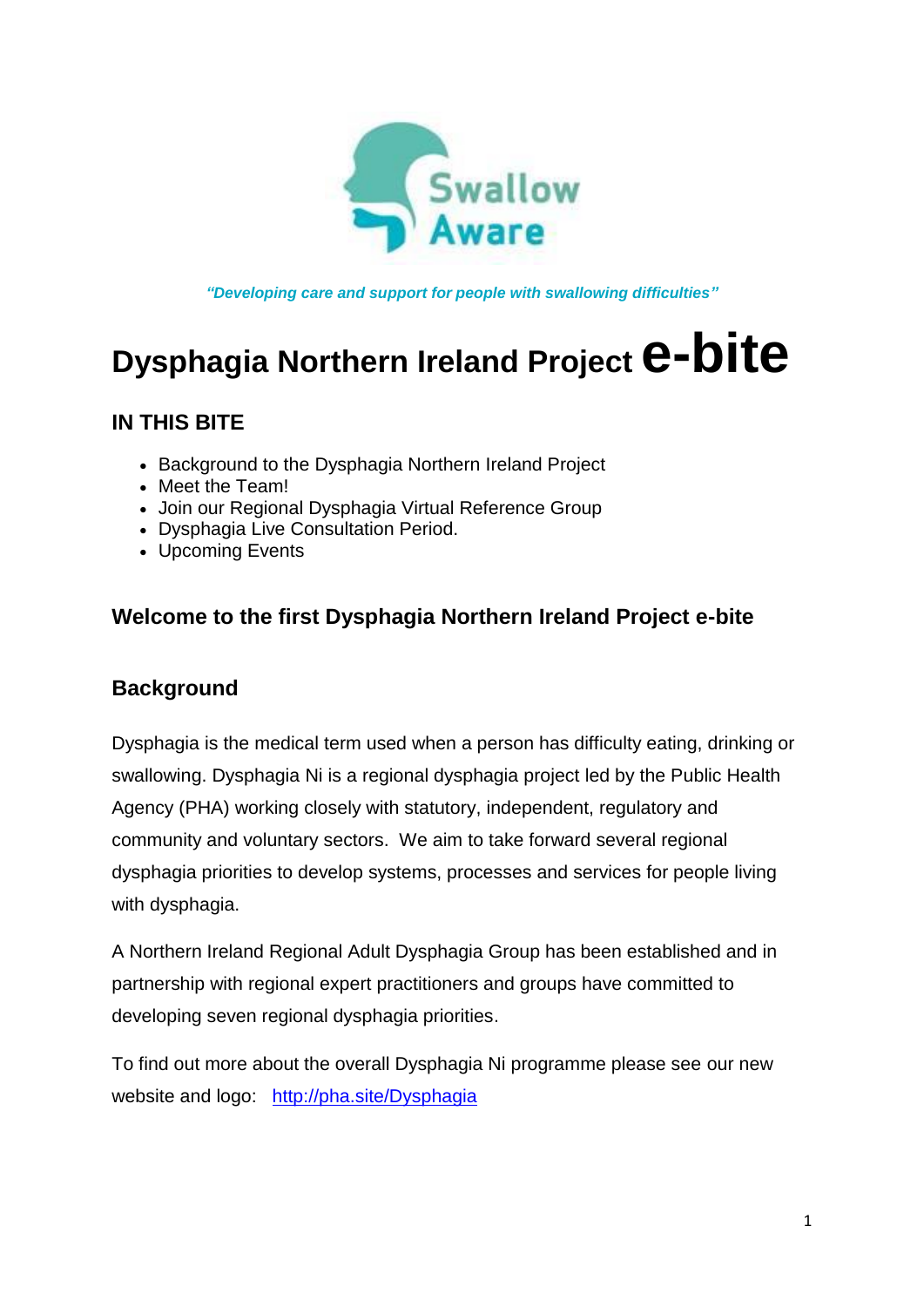



**Dysphagia Ni Regional Priorities**

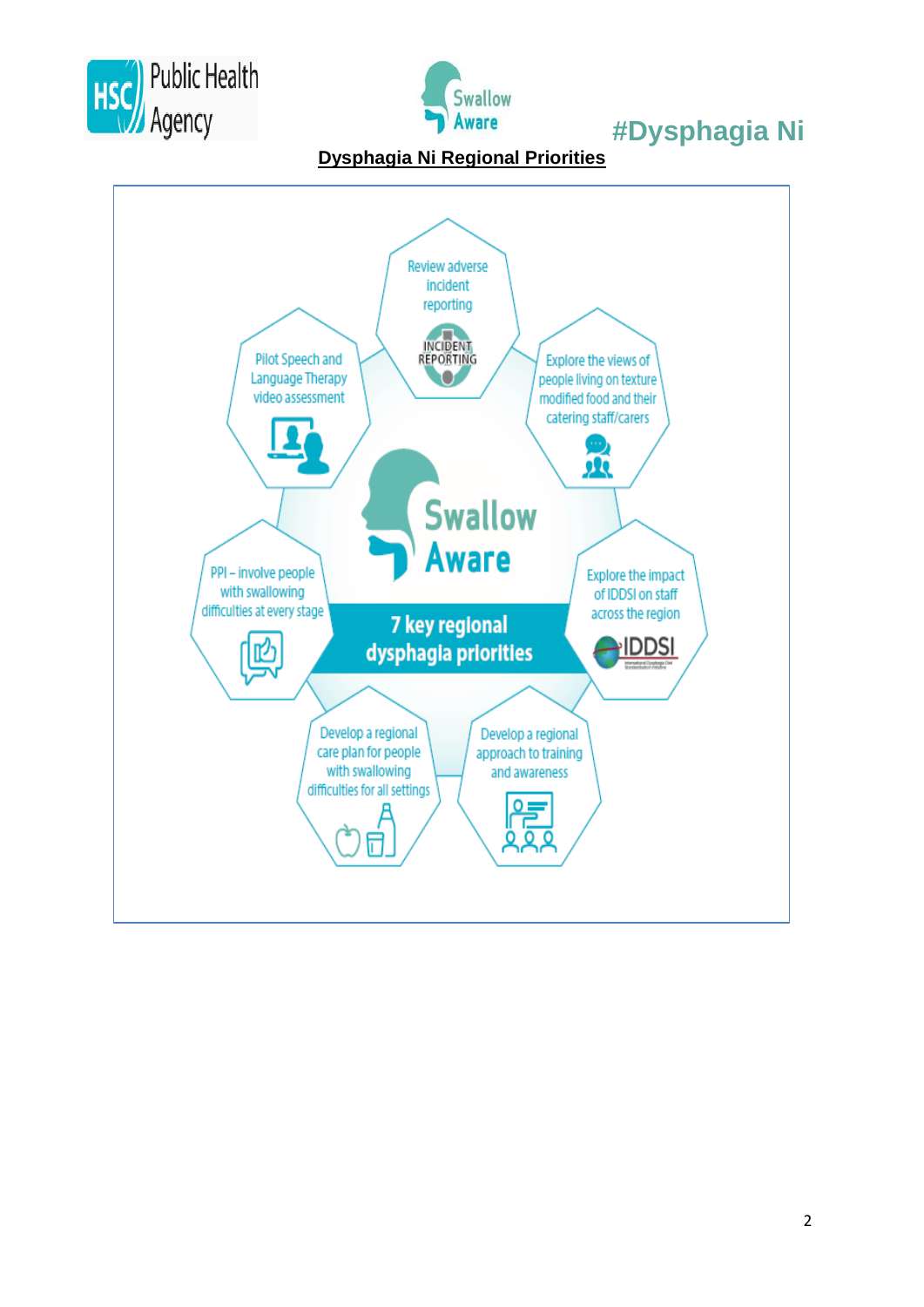



## **Meet the Regional Dysphagia Team**

|                                           | <b>Michelle Tennyson PHA</b><br><b>Assistant Director Allied</b><br><b>Health Professions and</b><br><b>Personal and Public</b><br>Involvement<br>Chair of the NI Dysphagia<br><b>Programme Board</b>                          |                                                | <b>Jenny Keane PHA</b><br><b>Lead AHP Consultant for</b><br>workforce<br>Jenny has worked for over<br>six years as an AHP<br><b>Consultant for the Public</b><br><b>Health Agency N Ireland and</b><br>is currently on secondment<br>as the Lead AHP Consultant<br>for Workforce. |
|-------------------------------------------|--------------------------------------------------------------------------------------------------------------------------------------------------------------------------------------------------------------------------------|------------------------------------------------|-----------------------------------------------------------------------------------------------------------------------------------------------------------------------------------------------------------------------------------------------------------------------------------|
| Email:<br>Michelle.Tennyso<br>n@hscni.net |                                                                                                                                                                                                                                | Email:<br>Jenny.Keane@hsc<br>ni.net            |                                                                                                                                                                                                                                                                                   |
|                                           | Dr Mo Henderson PHA<br><b>AHP Consultant. Project</b><br>lead for Dysphagia NI<br>Mo is a Speech and<br>Language Therapist,<br>former lecturer<br>(dysphagia) and has<br>extensive experience in<br>the acute hospital sector. |                                                | <b>Alison McCusker PHA</b><br><b>Is a Project Manager for</b><br>the Regional Dysphagia<br>Project providing support<br>to the regional swallowing<br>difficulties/ dysphagia<br>group assisting them with<br>the implementation of<br>planned regional<br>developments.          |
| Email<br>Mo.Henderson@<br>hscni.net       |                                                                                                                                                                                                                                | Email:<br><b>Alison.McCusker</b><br>@hscni.net |                                                                                                                                                                                                                                                                                   |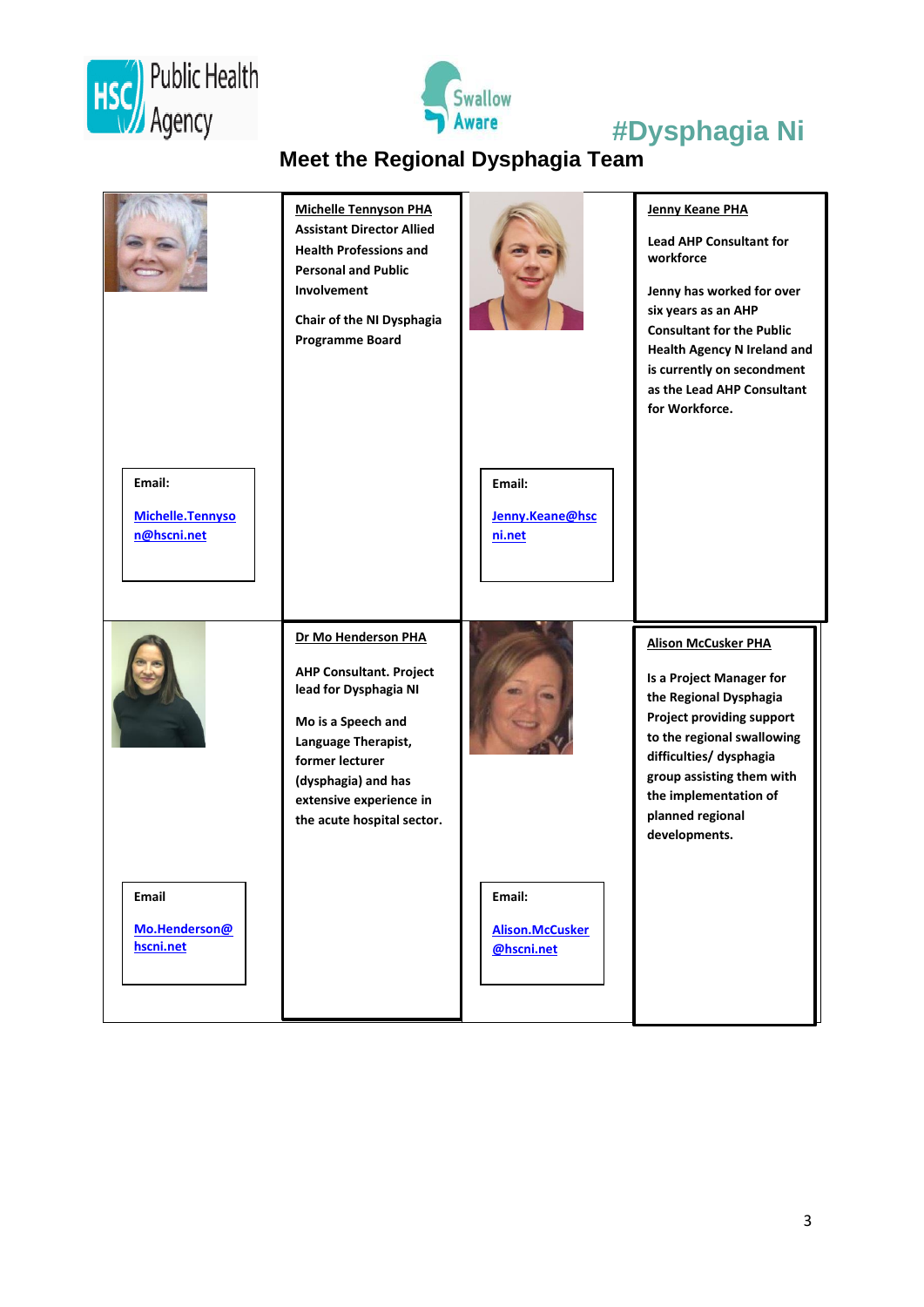





**dietetics for the past 10** 

**years.**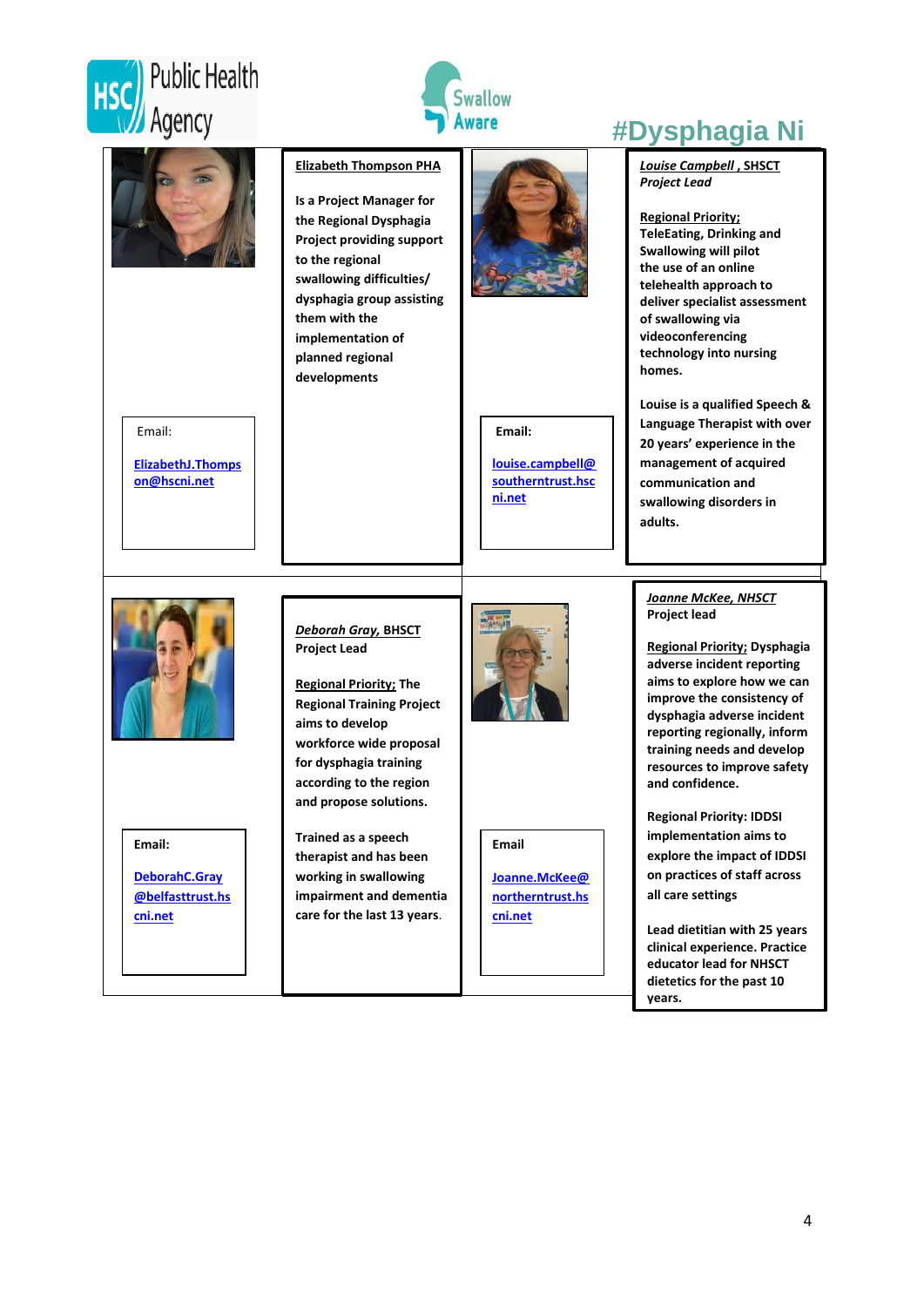



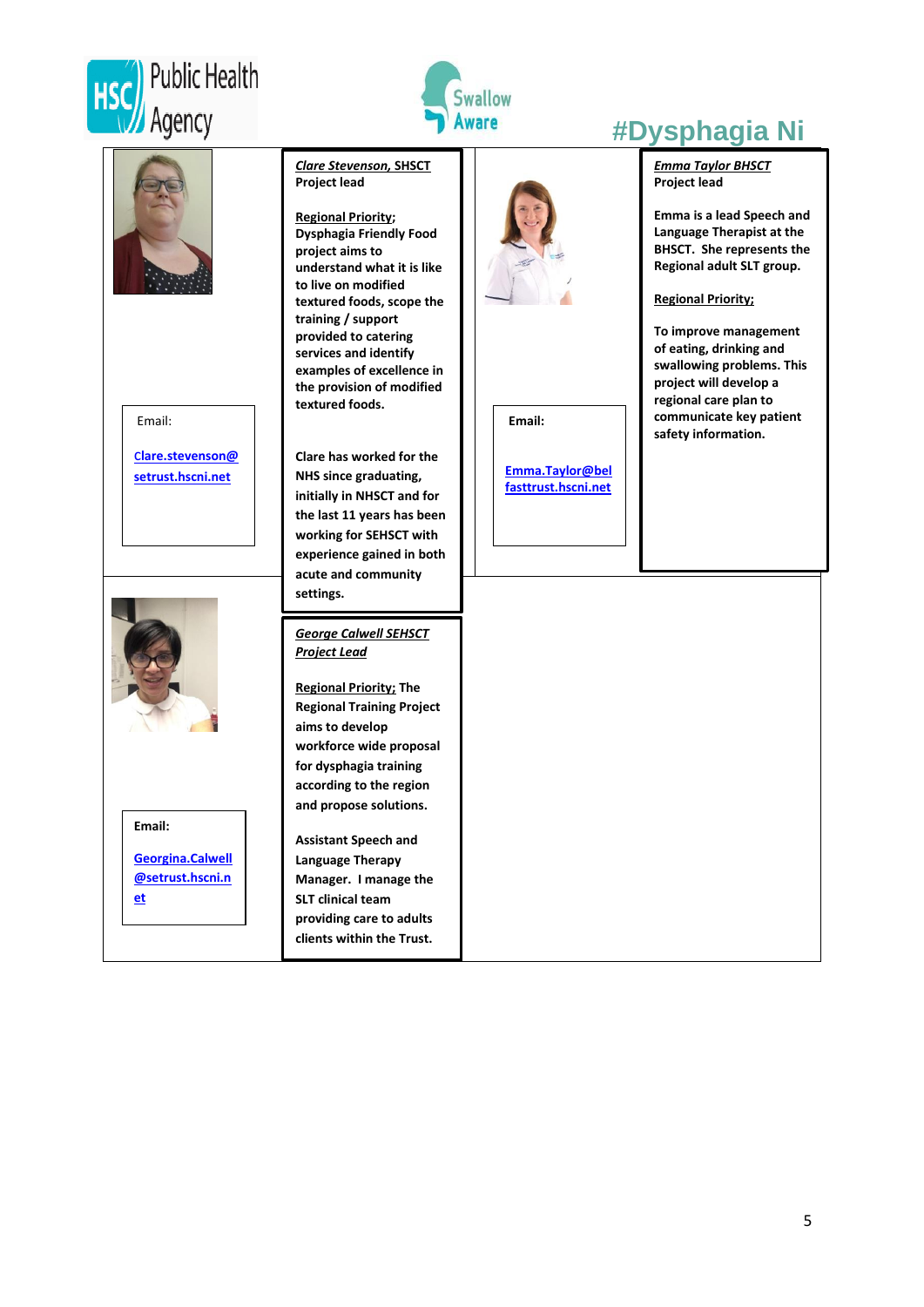



# Agency **Confidence Theorem 2 Theorem 2 areas are the HDysphagia Ni**

#### **Dysphagia Ni Events:**

The Dysphagia Steering Board hosted regional two workshops in September:

**(1) Regional Dysphagia Eating and Drinking Care Plan Development Day, 5 th September, 2019**





**(2) Regional Dysphagia Training Development Day, Monday 9th September, 2019**



The regional dysphagia workshops enabled those with professional and personal expertise to co-design and develop regional documents and regional dysphagia training proposals. We had over 100 participants across all five Health and Social Care Trusts, private and voluntary care sector and service users attend each workshop. This work places a strong emphasis on ensuring the service user with dysphagia is at the centre of all our endeavours.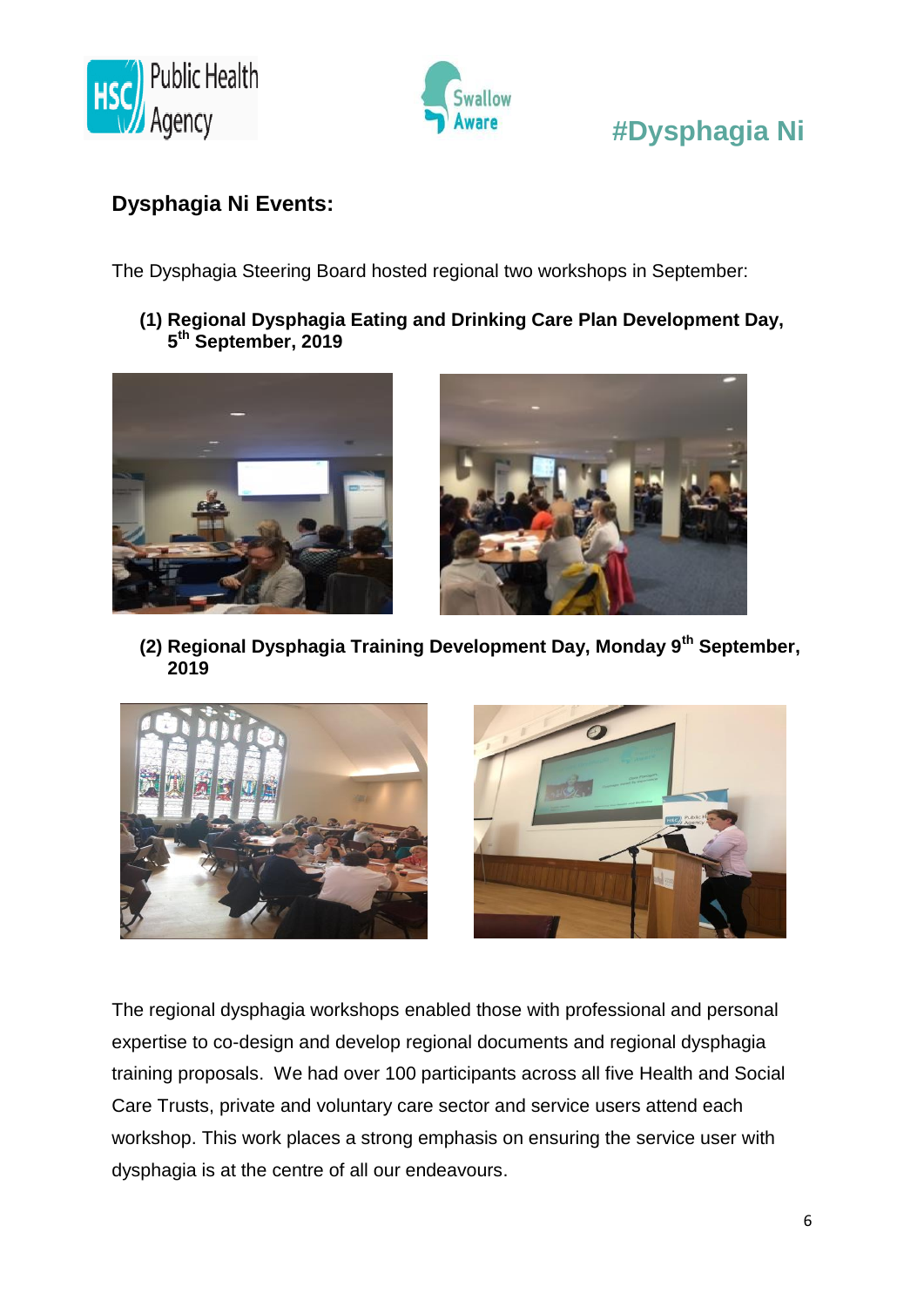#### **The Dysphagia Online Consultation:**

Do you work alongside people with dysphagia? Or have dysphagia? The Dysphagia Project is interested in hearing from you! Dysphagia NI is hosting a series of consultations seeking your opinion.

| Survey:                                                                                                                                                                                    | Who is it aimed at?                                                                                                                                                           | Sector:                                          | Link:                                                                        |
|--------------------------------------------------------------------------------------------------------------------------------------------------------------------------------------------|-------------------------------------------------------------------------------------------------------------------------------------------------------------------------------|--------------------------------------------------|------------------------------------------------------------------------------|
| Dysphagia Friendly Foods in Northern<br>Ireland<br>$-a$ service user perspective                                                                                                           | Adults and children living on modified<br>texture foods.                                                                                                                      | Across all sectors                               | https://consultations.nidirect.gov.uk/hsc-<br>public-health-agency/df15eaaf/ |
| Dysphagia Friendly Foods in Northern<br>Ireland<br>- scoping the support and training provided<br>to catering services in the provision of<br>modified texture foods.                      | Chefs, cooks or individuals who provide<br>food to people<br>with dysphagia on texture modified<br>diets. Those with responsibility for<br>departments that provide the same. | All care settings.                               | https://consultations.nidirect.gov.uk/hsc-<br>public-health-agency/147d4f08  |
| The Impact of IDDSI on the practices of<br>staff working with people with Dysphagia<br>-Understanding the impact of IDDSI on staff<br>working with people with swallowing<br>difficulties. | Staff working alongside people with<br>swallowing difficulties in a caring<br>capacity                                                                                        | All care settings.                               | https://consultations.nidirect.gov.uk/hsc-<br>public-health-agency/6363d2f8  |
| <b>Dysphagia Adverse Incident Reporting</b><br>- understanding the experiences and<br>reporting practices of staff working<br>alongside those with dysphagia                               | Staff (HSC, independent) working<br>alongside adults and children with<br>swallowing difficulties.                                                                            | Across all care settings in<br>Northern Ireland. | https://consultations.nidirect.gov.uk/hsc-<br>public-health-agency/fce58cd1/ |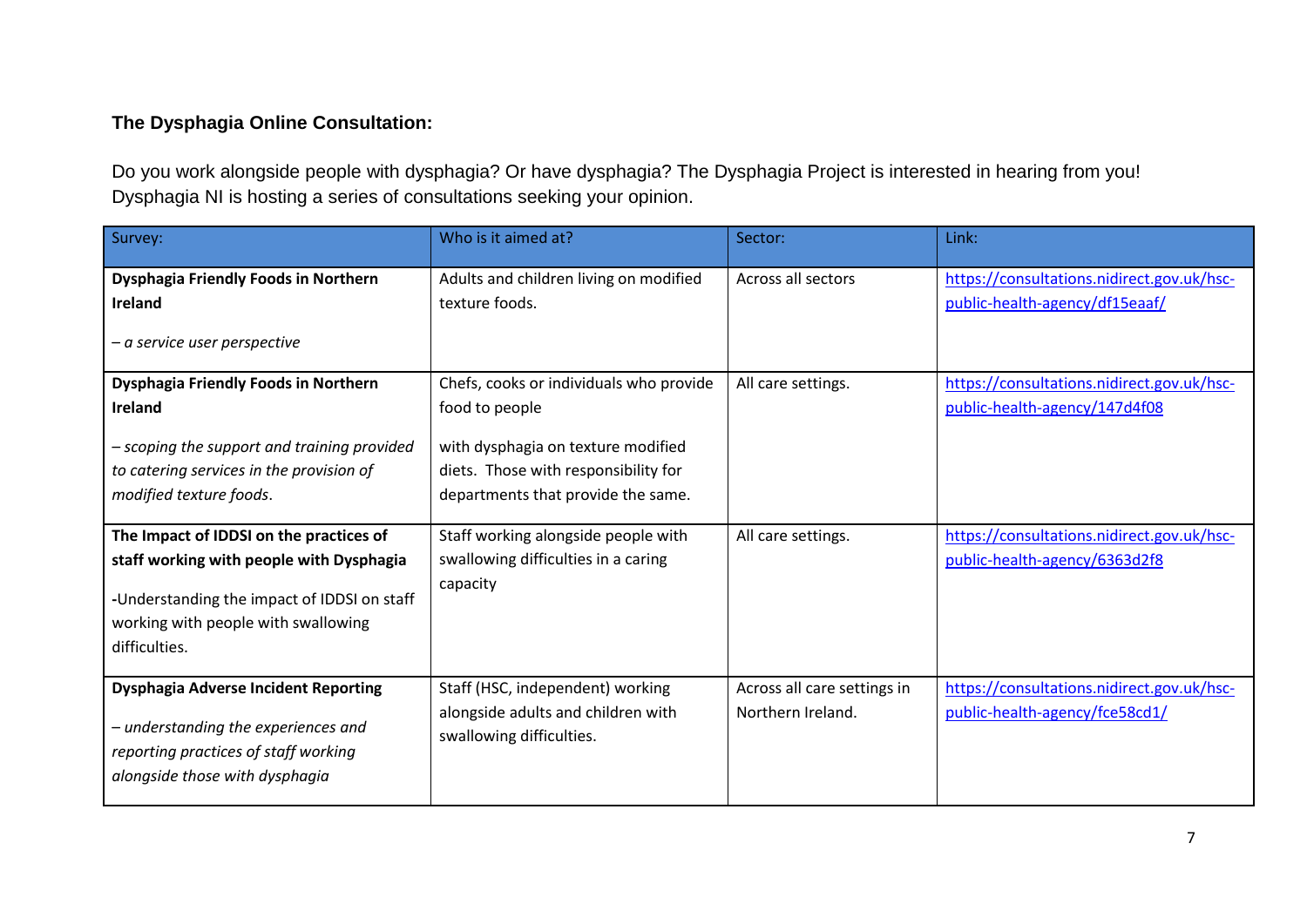



#### **Upcoming Dysphagia Ni Events.**

The Dysphagia NI Project is hosting a regional set of pop up stands across NI on Nov 21<sup>st</sup> as part of Involve Fest 2019; A Regional Celebration of Involvement. Our interactive regional stands aim to create a ground swell awareness of the project aims. A simultaneous social media blitz will launch the Dysphagia Ni website and distribute an information pack encouraging people with dysphagia to access the project.

#### **Come and meet us at a venue near you!**

#### **Come and meet us at a venue near you!**

- South Eastern Health & Social Care Trust Ulster Hospital, Oasis Restaurant, 21<sup>st</sup> November, 10am–2pm
- Southern Health & Social Care Trust Craigavon Area Hospital, Broadway Corridor – 21<sup>st</sup> November, 10am–2.30pm
- Belfast Trust Main Entrance, Roval Victoria Hospital Grosvenor Road Belfast, 21<sup>st</sup> November, 10am–2pm
- Northern Trust Antrim Area Hospital restaurant, 21<sup>st</sup> November, from 10am– 4pm.

To find out more about the Dysphagia NI team events during Involve Fest or for further information, please also contact [ElizabethJ.Thompson@hscni.net](mailto:ElizabethJ.Thompson@hscni.net) [Alison.McCusker@hscni.net.](mailto:Alison.McCusker@hscni.net)

### **Interested in our work? Join the Dysphagia Virtual Reference Group**

Dysphagia Ni hosts a virtual reference group on Share Point to keep the community updated on the project and developments. If you would be interested in joining the Dysphagia Ni community please get in touch.